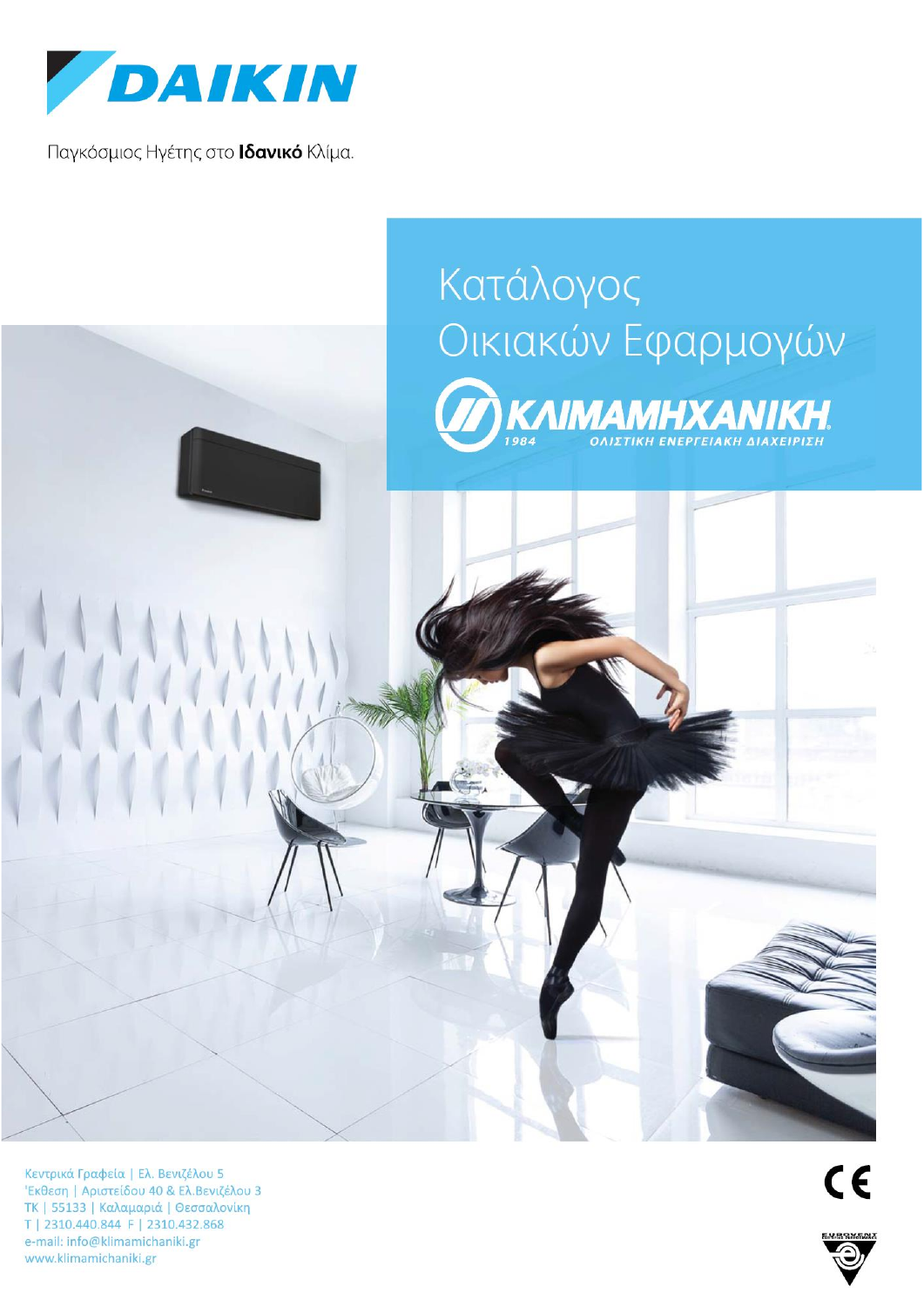## **FTXJ-AS / FTXJ-AW / FTXJ-AB + RXJ-A**







FTXJ-AB

FTXJ-AW

| <b>Efficiency data</b> |                           |         | $FTXJ + RXJ$ | $20AS + 20A$       | $25AS + 25A$       | $35AS + 35A$       | $42AS + 42A$       | $50AS + 50A$       |
|------------------------|---------------------------|---------|--------------|--------------------|--------------------|--------------------|--------------------|--------------------|
| Cooling capacity       | Min./Nom./Max.            |         | kW           | 1.30 / 2.00 / 2.60 | 1.30 / 2.50 / 3.20 | 1.40 / 3.40 / 4.00 | 1.70 /4.20 /5.00   | 1.70 / 5.00 / 5.30 |
| Heating capacity       | Min./Nom./Max.            |         | kW           | 1.30 / 2.50 / 3.50 | 1.30 / 2.80 / 4.70 | 1.40 /4.00 /5.20   | 1.70 / 5.40 / 6.00 | 1.70 / 5.80 / 6.50 |
| Power input            | Cooling                   | Nom.    | kW           | 0.43               | 0.56               | 0.78               | 1.05               | 1.36               |
|                        | Heating                   | Nom.    | kW           | 0.50               | 0.56               | 0.99               | 1.31               | 1.45               |
| Space cooling          | Energy efficiency class   |         |              | $A+++$             |                    |                    | $A++$              |                    |
|                        | Capacity                  | Pdesign | kW           | 2.00               | 2.50               | 3.40               | 4.20               | 5.00               |
|                        | <b>SEER</b>               |         |              | 8.75               | 8.74               | 8.73               | 7.50               | 7.33               |
|                        | Annual energy consumption |         | kWh/a        | 80                 | 100                | 136                | 196                | 239                |
| Space heating          | Energy efficiency class   |         |              | $A+++$             |                    |                    | $A++$              |                    |
| (Average climate)      | Capacity                  | Pdesign | kW           | 2.40               | 2.45               | 2.50               | 3.80               | 4.00               |
|                        | SCOP/A                    |         |              | 5.15               |                    |                    | 4.60               |                    |
|                        | Annual energy consumption |         | kWh/a        | 652                | 666                | 680                | 1.156              | 1,218              |

Nominal heating capacities are based on: indoor temperature: 20°CDB, outdoor temperature: 7°CDB, 6°CWB, equivalent refrigerant piping: 5m, level difference: 0m. | Nominal cooling capacities are based on:<br>indoor temperature

| <b>Efficiency data</b> |                                    |         | $FTXJ + RXJ$ | $20AW + 20A$       | $25AW + 25A$       | $35AW + 35A$       | $42AW + 42A$       | $50AW + 50A$       |
|------------------------|------------------------------------|---------|--------------|--------------------|--------------------|--------------------|--------------------|--------------------|
| Cooling capacity       | Min./Nom./Max.                     |         | kW           | 1.30 / 2.00 / 2.60 | 1.30 /2.50 /3.20   | 1.40 / 3.40 / 4.00 | 1.70 /4.20 /5.00   | 1.70 /5.00 /5.30   |
| Heating capacity       | Min./Nom./Max.                     |         | kW           | 1.30 / 2.50 / 3.50 | 1.30 / 2.80 / 4.70 | 1.40 /4.00 /5.20   | 1.70 / 5.40 / 6.00 | 1.70 / 5.80 / 6.50 |
| Power input            | Cooling                            | Nom.    | kW           | 0.43               | 0.56               | 0.78               | 1.05               | 1.36               |
|                        | Heating<br>Nom.                    |         | kW           | 0.50               | 0.56               | 0.99               | 1.31               | 1.45               |
| Space cooling          | Energy efficiency class            |         |              |                    | $A+++$             | $A++$              |                    |                    |
|                        | Capacity                           | Pdesign | kW           | 2.00               | 2.50               | 3.40               | 4.20               | 5.00               |
|                        | <b>SEER</b>                        |         |              | 8.75               | 8.74               | 8.73               | 7.50               | 7.33               |
|                        | Annual energy consumption          |         | kWh/a        | 80                 | 100                | 136                | 196                | 239                |
| Space heating          | Energy efficiency class            |         |              |                    | $A+++$             |                    |                    | $A++$              |
| (Average climate)      | Capacity                           | Pdesign | kW           | 2.40               | 2.45               | 2.50               | 3.80               | 4.00               |
|                        | SCOP/A                             |         |              |                    | 5.15               | 4.60               |                    |                    |
|                        | kWh/a<br>Annual energy consumption |         |              | 652                | 666                | 680                | 1.156              | 1.218              |

Nominal heating capacities are based on: indoor temperature: 20°CDB, outdoor temperature: 7°CDB, 6°CWB, equivalent refrigerant piping: 5m, level difference: 0m. | Nominal cooling capacities are based on:<br>indoor temperature

| <b>Efficiency data</b> |                           |         | $FTXJ + RXJ$ | $20AB + 20A$       | $25AB + 25A$       | $35AB + 35A$       | $42AB + 42A$     | $50AB + 50A$       |
|------------------------|---------------------------|---------|--------------|--------------------|--------------------|--------------------|------------------|--------------------|
| Cooling capacity       | Min./Nom./Max.            |         | kW           | 1.30 / 2.00 / 2.60 | 1.30 / 2.50 / 3.20 | 1.40 / 3.40 / 4.00 | 1.70 /4.20 /5.00 | 1.70 / 5.00 / 5.30 |
| Heating capacity       | Min./Nom./Max.            |         | kW           | 1.30 / 2.50 / 3.50 | 1.30 / 2.80 / 4.70 | 1.40 /4.00 /5.20   | 1.70 /5.40 /6.00 | 1.70 / 5.80 / 6.50 |
| Power input            | Cooling                   | Nom.    | kW           | 0.43               | 0.56               | 0.78               | 1.05             | 1.36               |
|                        | Heating                   | Nom.    | kW           | 0.50               | 0.56               | 0.99               | 1.31             | 1.45               |
| Space cooling          | Energy efficiency class   |         |              |                    | $A+++$             | $A++$              |                  |                    |
|                        | Capacity                  | Pdesign | kW           | 2.00               | 2.50               | 3.40               | 4.20             | 5.00               |
|                        | <b>SEER</b>               |         |              | 8.75               | 8.74               | 8.73               | 7.50             | 7.33               |
|                        | Annual energy consumption |         | kWh/a        | 80                 | 100                | 136                | 196              | 239                |
| Space heating          | Energy efficiency class   |         |              |                    | $A+++$             |                    |                  | $A++$              |
| (Average climate)      | Capacity                  | Pdesign | kW           | 2.40               | 2.45               | 2.50               | 3.80             | 4.00               |
|                        | SCOP/A                    |         |              | 5.15               |                    |                    | 4.60             |                    |
|                        | Annual energy consumption |         | kWh/a        | 652                | 666                | 680                | 1,156            | 1,218              |

Nominal heating capacities are based on: indoor temperature: 20°CDB, outdoor temperature: 7°CDB, 6°CWB, equivalent refrigerant piping: 5m, level difference: 0m. | Nominal cooling capacities are based on:<br>indoor temperature

| Indoor unit<br><b>FTXJ</b> |                  |                         |                                          |            | <b>20AS</b>            | <b>25AS</b>         | 35AS                   | <b>42AS</b>          | <b>50AS</b>             |  |  |  |
|----------------------------|------------------|-------------------------|------------------------------------------|------------|------------------------|---------------------|------------------------|----------------------|-------------------------|--|--|--|
| <b>Dimensions</b>          | Unit             |                         | HeightxWidthxDepth                       | mm         | 305 x900 x212          |                     |                        |                      |                         |  |  |  |
| Weight                     | Unit             |                         |                                          | kg         |                        | 12                  |                        |                      |                         |  |  |  |
| Air filter                 | Type             |                         |                                          |            |                        |                     | Removable / washable   |                      |                         |  |  |  |
| Fan                        | Air flow<br>rate | Cooling                 | Silent operation/<br>Low/Medium/<br>High | $m^3/m$ in | 4.6 / 6.0 / 8.4 / 11.0 | 4.6 /6.0 /8.6 /11.4 | 4.6 / 6.0 / 8.6 / 11.8 | 4.6 /7.2 /9.5 /13.0  | 5.2 / 7.6 / 10.4 / 13.5 |  |  |  |
|                            |                  | Heating                 | Silent operation/<br>Low/Medium/<br>High | $m^3/m$ in | 4.6 / 6.4 / 8.7 / 11.1 | 4.6 /6.4 /9.0 /11.3 | 4.6 /6.4 /9.0 /11.7    | 5.2 /7.7 /10.5 /14.4 | 5.7 / 8.2 / 11.1 / 15.0 |  |  |  |
| Sound power level          | Cooling          |                         |                                          | dBA        |                        | 57<br>60            |                        |                      |                         |  |  |  |
| Sound pressure             | Cooling          |                         | Silent operation/Low/High                | dBA        | 19/25/39               | 19/25/40            | 19 / 25 / 41           | 21/29/45             | 24/31/46                |  |  |  |
| level                      | Heating          |                         | Silent operation/Low/High                | dBA        | 19/25/39               | 19/25/40            | 19 / 25 / 41           | 21/29/45             | 24/33/46                |  |  |  |
| Control systems            |                  | Infrared remote control |                                          |            | ARC488A1S              |                     |                        |                      |                         |  |  |  |
|                            |                  | Wired remote control    |                                          |            | <b>BRC073A1</b>        |                     |                        |                      |                         |  |  |  |
| Piping connections Drain   |                  |                         |                                          |            | 18                     |                     |                        |                      |                         |  |  |  |

Cooling: indoor temp. 27°CDB, 19.0°CWB; outdoor temp. 35°CDB, 24°CWB; equivalent piping length: 5m | Heating: indoor temp. 20°CDB; outdoor temp. 7°CDB, 6°CWB; equivalent refrigerant piping: 5m

| Indoor unit |      |                         | TVI<br>$\mathbf{1}$ | <b>20AW</b> | <b>25AW</b> | 35AW                     | <b>42AW</b> | <b>50AW</b> |
|-------------|------|-------------------------|---------------------|-------------|-------------|--------------------------|-------------|-------------|
| Dimensions  | Unit | lidthy[<br>Jepth<br>ıah | mm                  |             |             | : vann vi<br>305<br>x212 |             |             |
| Weight      | Unit |                         | ĸс                  |             |             | ∸                        |             |             |